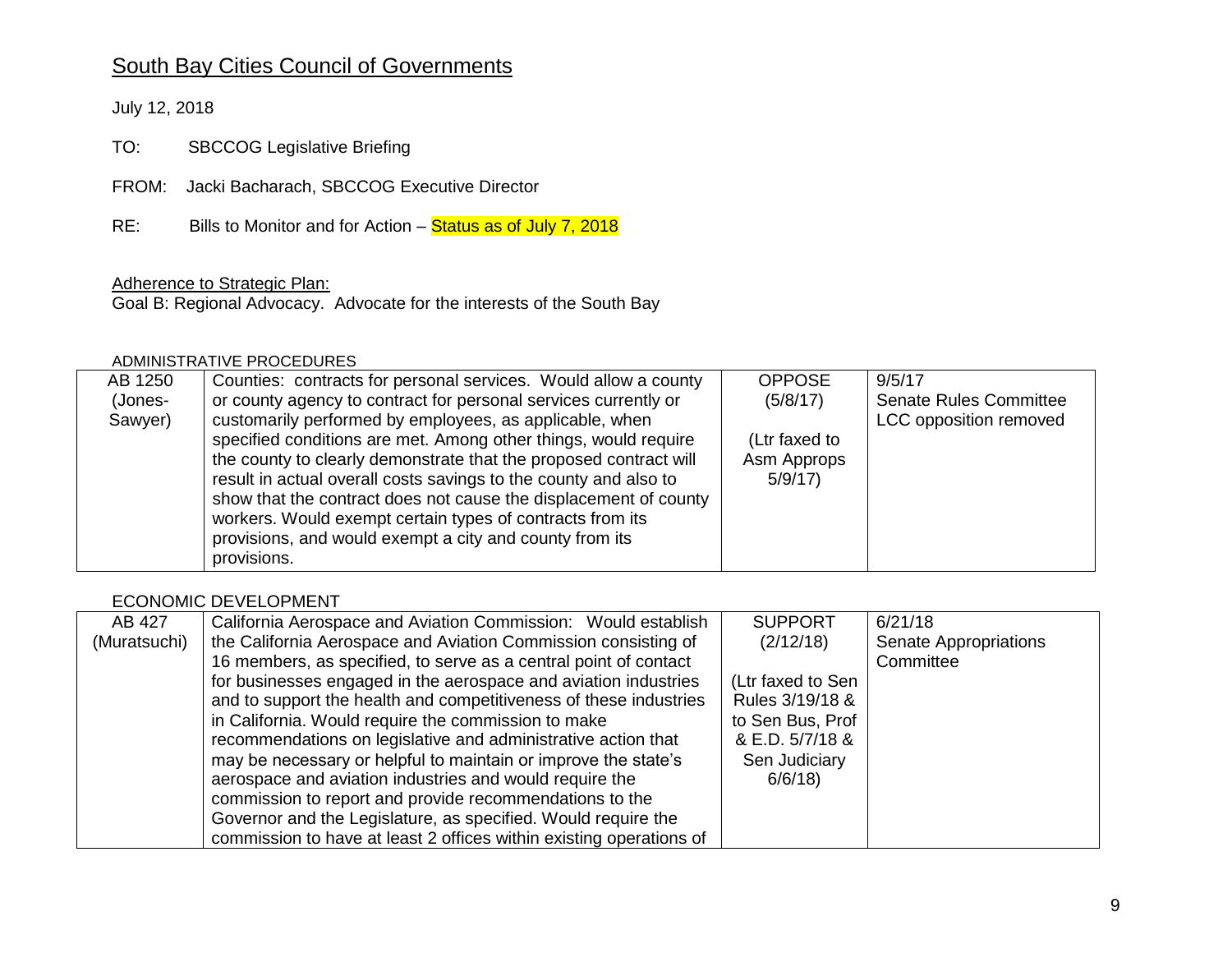|          | the state, as specified, and would require the operations of the<br>commission to be supported through nonstate moneys.<br>Would also require that funds received by the commission be<br>deposited in the Aerospace and Aviation Account, which the bill<br>would create in the California Economic Development Fund, to be |                |                                |
|----------|------------------------------------------------------------------------------------------------------------------------------------------------------------------------------------------------------------------------------------------------------------------------------------------------------------------------------|----------------|--------------------------------|
|          | used by the commission upon appropriation by the Legislature.                                                                                                                                                                                                                                                                |                |                                |
| SB 822   | Communications: broadband internet access service. HEAVILY                                                                                                                                                                                                                                                                   | <b>MONITOR</b> | 6/27/18                        |
| (Wiener) | AMENDED - AUTHOR NOT SUPPORTIVE. AMENDED AGAIN.                                                                                                                                                                                                                                                                              |                | <b>Assembly Appropriations</b> |
|          | Would revise the Consumers Legal Remedies Act to prohibit                                                                                                                                                                                                                                                                    |                | Committee                      |
|          | specified actions by an Internet service provider, as defined, that                                                                                                                                                                                                                                                          |                |                                |
|          | provides broadband Internet access service, as specified.                                                                                                                                                                                                                                                                    |                |                                |

# ENVIRONMENT

| AB 987<br>(Kamlager-<br>Dove) | California Environmental Quality Act: sports and entertainment<br>project. Would establish specified administrative and judicial<br>review procedures for the administrative and judicial review of the<br>EIR and approvals granted for a project related to the<br>development of a specified sports and entertainment project in the<br>City of Inglewood meeting certain requirements. Because the lead<br>agency would be required to use these alternative procedures for<br>administrative review of the EIR if the project applicant so<br>chooses, this bill would impose a state-mandated local program. | <b>RECOMMEND</b><br><b>SUPPORT-</b><br>request from<br>the City of<br>Inglewood | <b>Senate Appropriations</b><br><b>Committee</b><br>Hearing Date: 8/6/18 |
|-------------------------------|--------------------------------------------------------------------------------------------------------------------------------------------------------------------------------------------------------------------------------------------------------------------------------------------------------------------------------------------------------------------------------------------------------------------------------------------------------------------------------------------------------------------------------------------------------------------------------------------------------------------|---------------------------------------------------------------------------------|--------------------------------------------------------------------------|
|                               | The bill would specify that the decisions of the lead agency                                                                                                                                                                                                                                                                                                                                                                                                                                                                                                                                                       |                                                                                 |                                                                          |
|                               | regarding certain analyses and impacts shall not be considered                                                                                                                                                                                                                                                                                                                                                                                                                                                                                                                                                     |                                                                                 |                                                                          |
|                               | as an abuse of discretion if certain conditions are met. This bill                                                                                                                                                                                                                                                                                                                                                                                                                                                                                                                                                 |                                                                                 |                                                                          |
|                               | would make legislative findings and declarations as to the                                                                                                                                                                                                                                                                                                                                                                                                                                                                                                                                                         |                                                                                 |                                                                          |
|                               | necessity of a special statute for the City of Inglewood.                                                                                                                                                                                                                                                                                                                                                                                                                                                                                                                                                          |                                                                                 |                                                                          |
| AB 1775                       | State lands: leasing: oil and gas. AMENDED 4/18/18. Would                                                                                                                                                                                                                                                                                                                                                                                                                                                                                                                                                          | <b>SUPPORT</b>                                                                  | <b>Senate Appropriations</b>                                             |
| (Muratsuchi)                  | prohibit the State Lands Commission and the local trustees of                                                                                                                                                                                                                                                                                                                                                                                                                                                                                                                                                      | (2/12/18)                                                                       | <b>Committee</b>                                                         |
|                               | granted public trust lands from entering into any new lease or other                                                                                                                                                                                                                                                                                                                                                                                                                                                                                                                                               |                                                                                 | Hearing Date: 8/6/18                                                     |
| SB 834                        | conveyance authorizing new construction of oil- and gas-related                                                                                                                                                                                                                                                                                                                                                                                                                                                                                                                                                    | AB 1775 - (Ltrs                                                                 |                                                                          |
| (Jackson)                     | infrastructure upon tidelands and submerged lands within state                                                                                                                                                                                                                                                                                                                                                                                                                                                                                                                                                     | to Asm Nat Res                                                                  |                                                                          |
|                               | waters associated with Outer Continental Shelf leases issued after                                                                                                                                                                                                                                                                                                                                                                                                                                                                                                                                                 | & Asm                                                                           | SB 834                                                                   |
|                               | January 1, 2018. Would apply the exceptions applicable to the                                                                                                                                                                                                                                                                                                                                                                                                                                                                                                                                                      | Approps & Sen                                                                   | 6/26/18                                                                  |
|                               | California Coastal Sanctuary to these provisions. Would authorize                                                                                                                                                                                                                                                                                                                                                                                                                                                                                                                                                  | Nat. Res &                                                                      | <b>Assembly Appropriations</b>                                           |
|                               | the commission to establish guidelines for the implementation of                                                                                                                                                                                                                                                                                                                                                                                                                                                                                                                                                   | Water 6/12/18)                                                                  | Committee                                                                |
|                               | these provisions.                                                                                                                                                                                                                                                                                                                                                                                                                                                                                                                                                                                                  |                                                                                 |                                                                          |
|                               |                                                                                                                                                                                                                                                                                                                                                                                                                                                                                                                                                                                                                    | SB 834 - (Ltr to                                                                |                                                                          |
|                               |                                                                                                                                                                                                                                                                                                                                                                                                                                                                                                                                                                                                                    | Sen Nat Res &                                                                   |                                                                          |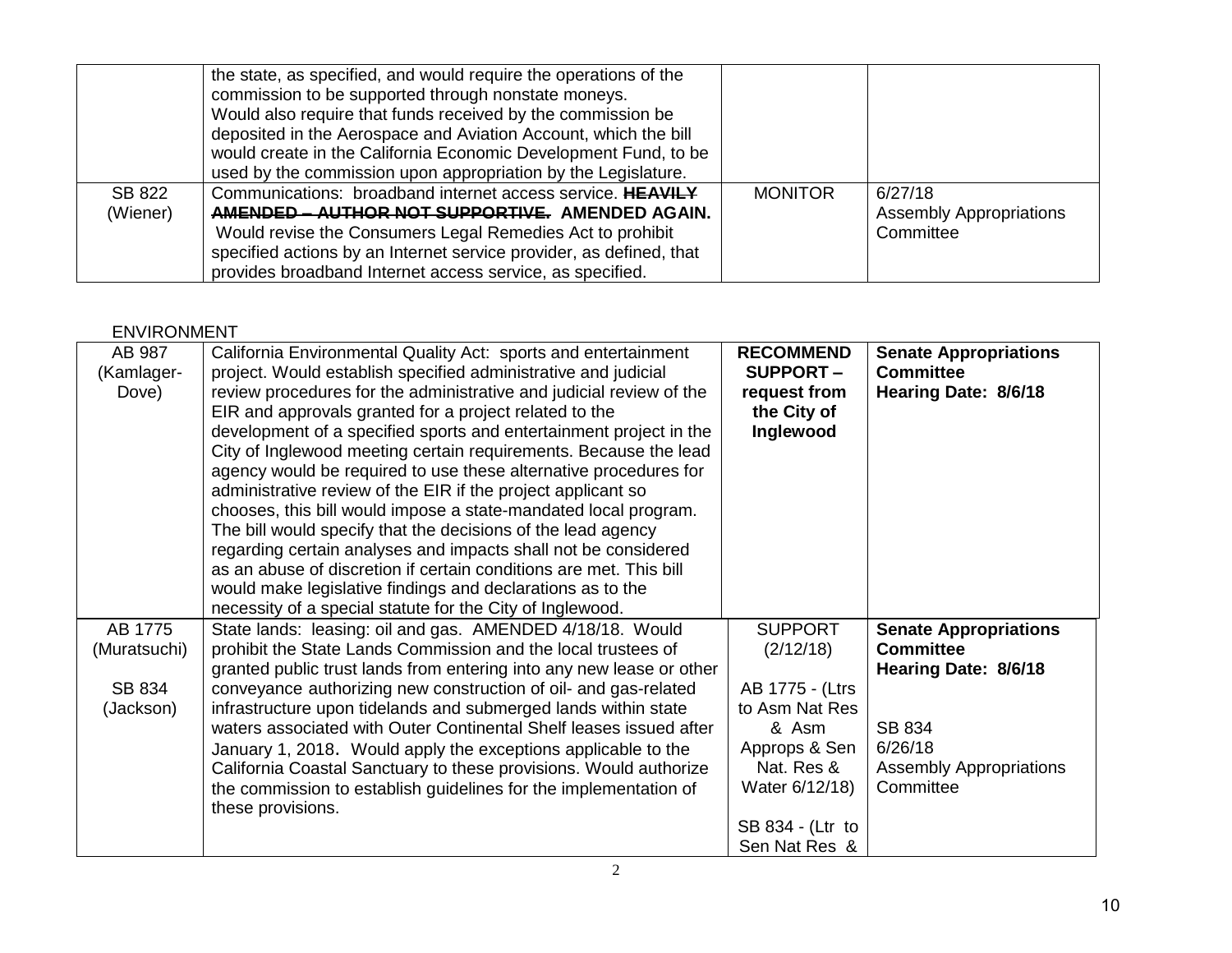|              |                                                                                                                                   | Sen Approps &<br>Asm Nat Res.<br>6/18/18 |                                                                                                                                                                                       |
|--------------|-----------------------------------------------------------------------------------------------------------------------------------|------------------------------------------|---------------------------------------------------------------------------------------------------------------------------------------------------------------------------------------|
| SB 1133      | Water quality control plans: funding. Would authorize the State                                                                   | <b>SUPPORT</b>                           | 6/27/18 Assembly                                                                                                                                                                      |
| (Portantino) | Water Resources Control Board, on behalf of itself or a regional<br>board, to accept donations of moneys from a permittee for the | (5/24/18)                                | <b>Appropriations Committee</b>                                                                                                                                                       |
|              | purpose of updating a water quality control plan.                                                                                 | (Ltr to ESTM                             | LA County LCC supports.                                                                                                                                                               |
|              |                                                                                                                                   | Comm 5/31/18)                            | As LA County considers a<br>stormwater parcel tax for<br>the November 2018 ballot,<br>SB 1133 provides an<br>opportunity to fund a crucial<br>and timely update to the<br>Basin Plan. |

| FINANCE       |                                                                   |                |                       |
|---------------|-------------------------------------------------------------------|----------------|-----------------------|
| <b>SCA 20</b> | Local Sales Taxes: Online Sales. Would change Bradley-Burns       | <b>MONITOR</b> | 5/22/18               |
| (Glazer)      | Local Sales Tax law: Online sales would be consummated at the     |                | Senate Appropriations |
|               | place of delivery rather than place of sale on or after 1/1/2020. |                | Suspense File         |

# HOUSING

| AB 1771<br>(Bloom) | Planning and zoning: regional housing needs assessment. Would<br>revise the objectives required to be addressed in the regional<br>housing needs allocation plan and additionally require the plan to<br>include an objective to increase access to areas of high<br>opportunity for lower-income residents, while avoiding<br>displacement and affirmatively furthering fair housing. It requires<br>greater analysis of the number of housing units available at<br>different income levels. Would allow HCD and Housing<br>Organizations greater oversight over the process. | <b>MONITOR</b>             | <b>Senate Appropriations</b><br><b>Committee</b><br>Hearing Date: 8/6/18<br><b>LCC</b> watch<br>CALCOG oppose unless<br>amended |
|--------------------|---------------------------------------------------------------------------------------------------------------------------------------------------------------------------------------------------------------------------------------------------------------------------------------------------------------------------------------------------------------------------------------------------------------------------------------------------------------------------------------------------------------------------------------------------------------------------------|----------------------------|---------------------------------------------------------------------------------------------------------------------------------|
| AB 2890<br>(Ting)  | Land use: accessory dwelling units. Would prohibit the imposition<br>of lot coverage standards or requirements on minimum lot size, lot<br>coverage, or floor area ratio, and would prohibit an ordinance from<br>establishing size requirements for accessory dwelling units that do<br>not permit at least an 800 square foot unit of at least 16 feet in<br>height to be constructed. Would require local jurisdictions to<br>consider permit applications for ADUs within 60 days of receipt<br>instead of currently up to 120 days. Would also require that                | <b>OPPOSE</b><br>(6/26/18) | <b>Senate Appropriations</b><br><b>Committee</b><br>Hearing Date: 8/6/18<br>LCC opposes                                         |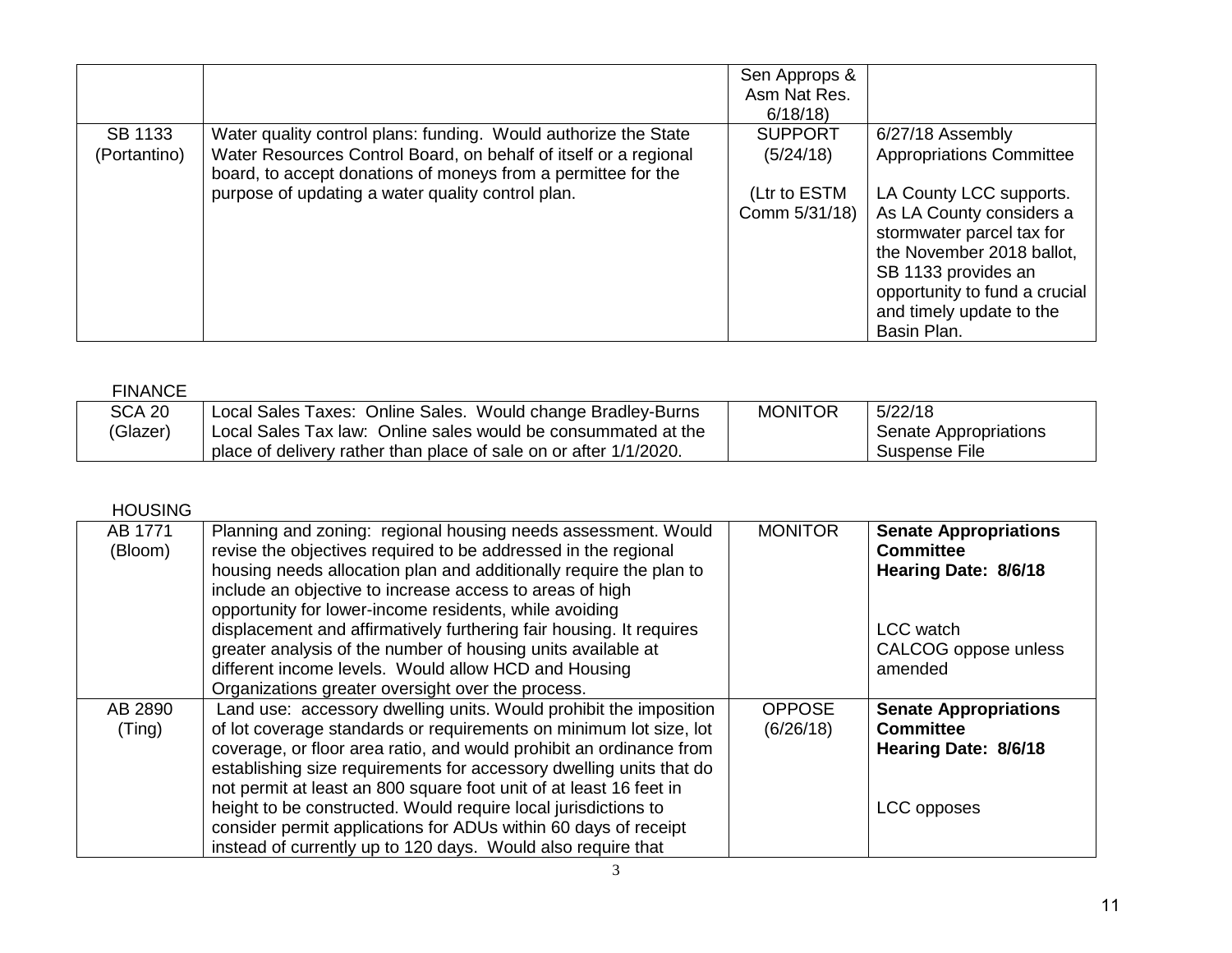|               | jurisdictions that condition permits on owner-occupancy to not<br>monitor those units more than once per year. Would expand the<br>law to allow for ministerial approval of ADUs on both single-family<br>and multifamily lots, and prohibit certain requirements such as lot<br>coverage standards, minimum lot size, and floor area ratio. If<br>passed, HCD would be required to proposed small building<br>standards by 2020, which would provide further oversight into local<br>ordinances. If an ordinance is found to be in violation of the law,<br>HCD could additionally notify the Attorney General. |                    |                                |
|---------------|------------------------------------------------------------------------------------------------------------------------------------------------------------------------------------------------------------------------------------------------------------------------------------------------------------------------------------------------------------------------------------------------------------------------------------------------------------------------------------------------------------------------------------------------------------------------------------------------------------------|--------------------|--------------------------------|
| AB 3194       | Housing Accountability Act: project approval. Would specify that                                                                                                                                                                                                                                                                                                                                                                                                                                                                                                                                                 | <b>OPPOSE</b>      | 7/5/18                         |
| (Daly)        | a <i>proposed</i> housing development project is not inconsistent with                                                                                                                                                                                                                                                                                                                                                                                                                                                                                                                                           | (6/26/18)          | Senate 2 <sup>nd</sup> reading |
|               | the applicable zoning standards and criteria, and would prohibit a<br>local government from requiring a rezoning, if the housing                                                                                                                                                                                                                                                                                                                                                                                                                                                                                 | <b>RECONSIDER</b>  | <b>Bill amended 6/21/18 -</b>  |
|               | development project is consistent with the objective general plan                                                                                                                                                                                                                                                                                                                                                                                                                                                                                                                                                | <b>OPPOSITION?</b> | <b>League position changed</b> |
|               | standards and criteria but the zoning for the project site is                                                                                                                                                                                                                                                                                                                                                                                                                                                                                                                                                    |                    | to neutral                     |
|               | inconsistent with the general plan. Would authorize a local agency,                                                                                                                                                                                                                                                                                                                                                                                                                                                                                                                                              |                    |                                |
|               | provided that the local agency has complied with specified<br>provisions, to require the proposed housing development project to                                                                                                                                                                                                                                                                                                                                                                                                                                                                                 |                    |                                |
|               | comply with the objective standards and criteria of the zoning that                                                                                                                                                                                                                                                                                                                                                                                                                                                                                                                                              |                    |                                |
|               | are consistent with the general plan, and would require the local                                                                                                                                                                                                                                                                                                                                                                                                                                                                                                                                                |                    |                                |
|               | agency to apply those standards and criteria to facilitate and                                                                                                                                                                                                                                                                                                                                                                                                                                                                                                                                                   |                    |                                |
|               | accommodate development at the density allowed on the site by                                                                                                                                                                                                                                                                                                                                                                                                                                                                                                                                                    |                    |                                |
|               | the general plan and proposed by the proposed housing                                                                                                                                                                                                                                                                                                                                                                                                                                                                                                                                                            |                    |                                |
|               | development project. Would declare the Legislature's intent that                                                                                                                                                                                                                                                                                                                                                                                                                                                                                                                                                 |                    |                                |
|               | the conditions that would have a specific, adverse impact upon the                                                                                                                                                                                                                                                                                                                                                                                                                                                                                                                                               |                    |                                |
| <b>SB 831</b> | public health and safety arise infrequently.<br>Land Use: accessory dwelling units. AMENDED 6/21/18 Would                                                                                                                                                                                                                                                                                                                                                                                                                                                                                                        | <b>OPPOSE</b>      | 6/27/18                        |
| (Wieckowski   | require jurisdictions to designate, in their ADU ordinances, any                                                                                                                                                                                                                                                                                                                                                                                                                                                                                                                                                 | (6/26/18)          | <b>Assembly Local</b>          |
| w/ Atkins,    | areas where ADUs would be excluded because of certain health                                                                                                                                                                                                                                                                                                                                                                                                                                                                                                                                                     |                    | <b>Government Comm.</b>        |
| Skinner &     | and safety concerns. Would delete the authority to include lot                                                                                                                                                                                                                                                                                                                                                                                                                                                                                                                                                   |                    |                                |
| Wiener)       | coverage standards. Would also prohibit jurisdictions from taking                                                                                                                                                                                                                                                                                                                                                                                                                                                                                                                                                |                    |                                |
|               | the square footage of the proposed ADU into account when                                                                                                                                                                                                                                                                                                                                                                                                                                                                                                                                                         |                    |                                |
|               | determining the allowable FAR or lot coverage. In addition, a                                                                                                                                                                                                                                                                                                                                                                                                                                                                                                                                                    |                    |                                |
|               | permit for the development of an ADU would be automatically                                                                                                                                                                                                                                                                                                                                                                                                                                                                                                                                                      |                    | LCC opposes                    |
|               | approved if not considered within 60 days of its submittal. Would                                                                                                                                                                                                                                                                                                                                                                                                                                                                                                                                                |                    |                                |
|               | prohibit requirements to replace off-street parking that is lost due to                                                                                                                                                                                                                                                                                                                                                                                                                                                                                                                                          |                    |                                |
|               | the development of an ADU. Would also prohibit the use of any                                                                                                                                                                                                                                                                                                                                                                                                                                                                                                                                                    |                    |                                |
|               | other local policy, ordinance, or regulation as a means to inhibit the<br>development of ADUs. Would not only prohibit local ordinances                                                                                                                                                                                                                                                                                                                                                                                                                                                                          |                    |                                |
|               | from owner-occupancy conditions, but also make void any such                                                                                                                                                                                                                                                                                                                                                                                                                                                                                                                                                     |                    |                                |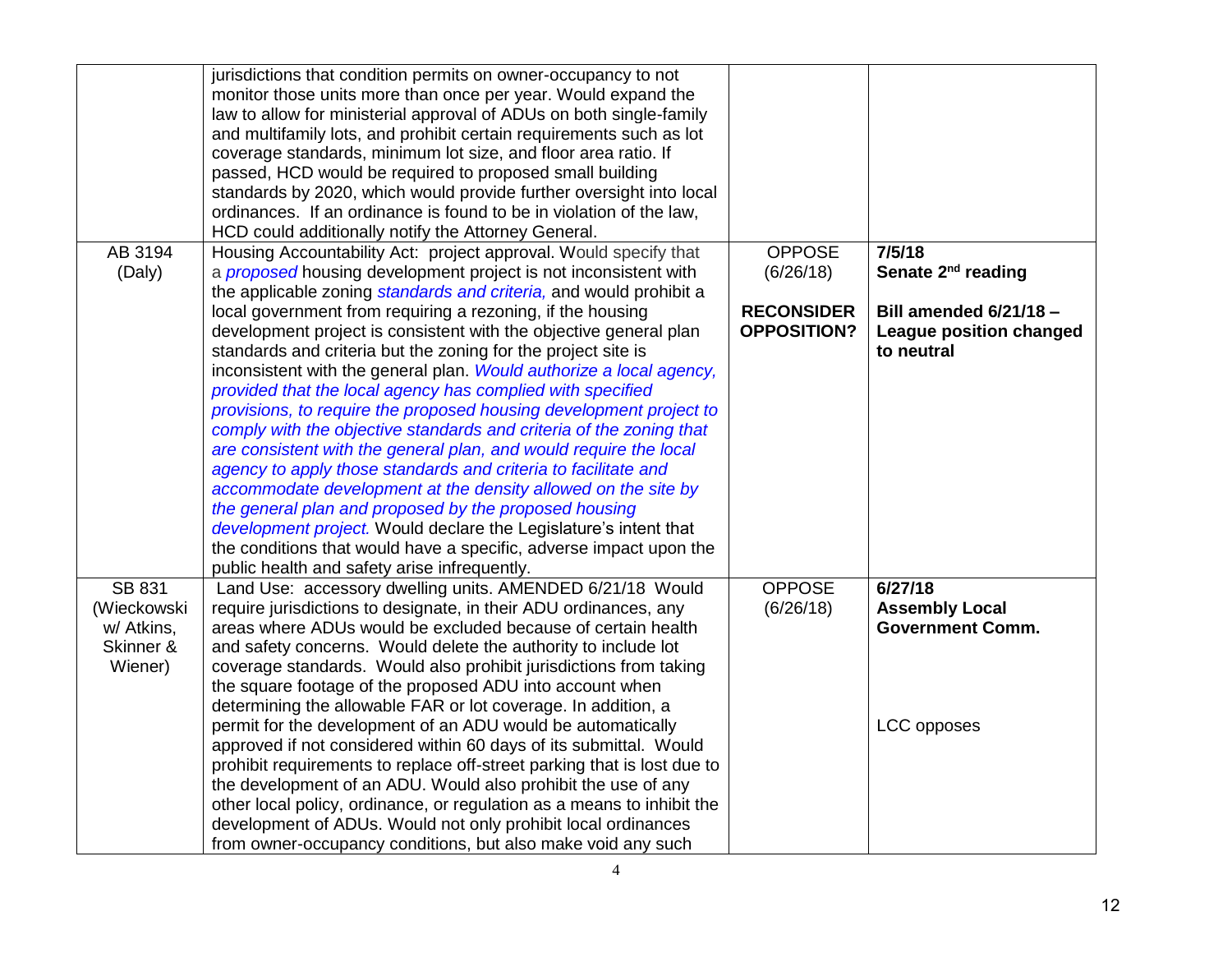|                   | existing requirements. Would also prohibit a jurisdiction from<br>considering an ADU as a "new residential use," for purposes of<br>determining fees. Would prohibit a local agency from requiring that<br>offstreet parking spaces be replaced when a garage, carport, or<br>covered parking structure is demolished or converted in<br>conjunction with the construction of an accessory dwelling unit.<br>Would prohibit another local ordinance, policy, or regulation from<br>being the basis for the delay of the issuance of a building permit or<br>use permit for an accessory dwelling unit. Would delete provisions<br>authorizing a local agency to require owner occupancy by the<br>permit applicant and would declare an agreement with a local<br>agency to maintain owner occupancy as void and unenforceable.                                                                           |                |                                                        |
|-------------------|-----------------------------------------------------------------------------------------------------------------------------------------------------------------------------------------------------------------------------------------------------------------------------------------------------------------------------------------------------------------------------------------------------------------------------------------------------------------------------------------------------------------------------------------------------------------------------------------------------------------------------------------------------------------------------------------------------------------------------------------------------------------------------------------------------------------------------------------------------------------------------------------------------------|----------------|--------------------------------------------------------|
| SB 961<br>(Allen) | Enhanced infrastructure financing districts. Would create districts<br>major transit stops in which an enhanced tax increment would be<br>created from increased property and sales taxes within the district.<br>The incremental revenues would be dedicated for specified types<br>of investments within the district. Would require the Office of<br>Planning and Research, on or before January 1, 2021, to complete<br>a study on the effectiveness of tax increment financing tools for<br>increasing housing production, including a comparison of the<br>relative advantages and disadvantages of infrastructure financing<br>districts, enhanced infrastructure financing districts, affordable<br>housing authorities, use of the Neighborhood Infill Finance and<br>Transit Improvements Act, and use of the Second Neighborhood<br>Infill Finance and Transit Improvements Act, as specified. | <b>MONITOR</b> | 6/27/18<br><b>Assembly Appropriations</b><br>Committee |

| <b>PUBLIC SAFETY</b> |                                                                        |               |                                |
|----------------------|------------------------------------------------------------------------|---------------|--------------------------------|
| <b>SB 10</b>         | Bail: pretrial release. Would declare the intent of the Legislature to | <b>OPPOSE</b> | 9/6/17                         |
| (Hertzberg)          | enact legislation that would safely reduce the number of people        | (6/26/18)     | <b>Assembly Appropriations</b> |
|                      | detained pretrial, while addressing racial & economic disparities in   |               | Committee                      |
|                      | the pretrial system, & to ensure that people are not held in pretrial  |               |                                |
|                      | detention simply because of their inability to afford money bail.      |               |                                |

# **TRANSPORTATION**

| AB 2989 | Motorized scooter: use of helmet: maximum speed. Would require   | <b>MONITOR</b> | 7/5/18                         |
|---------|------------------------------------------------------------------|----------------|--------------------------------|
| (Flora) | the operator of a motorized scooter to wear a helmet only if the |                | Senate 2 <sup>nd</sup> Reading |
|         | operator is less than 18 years of age.                           |                |                                |